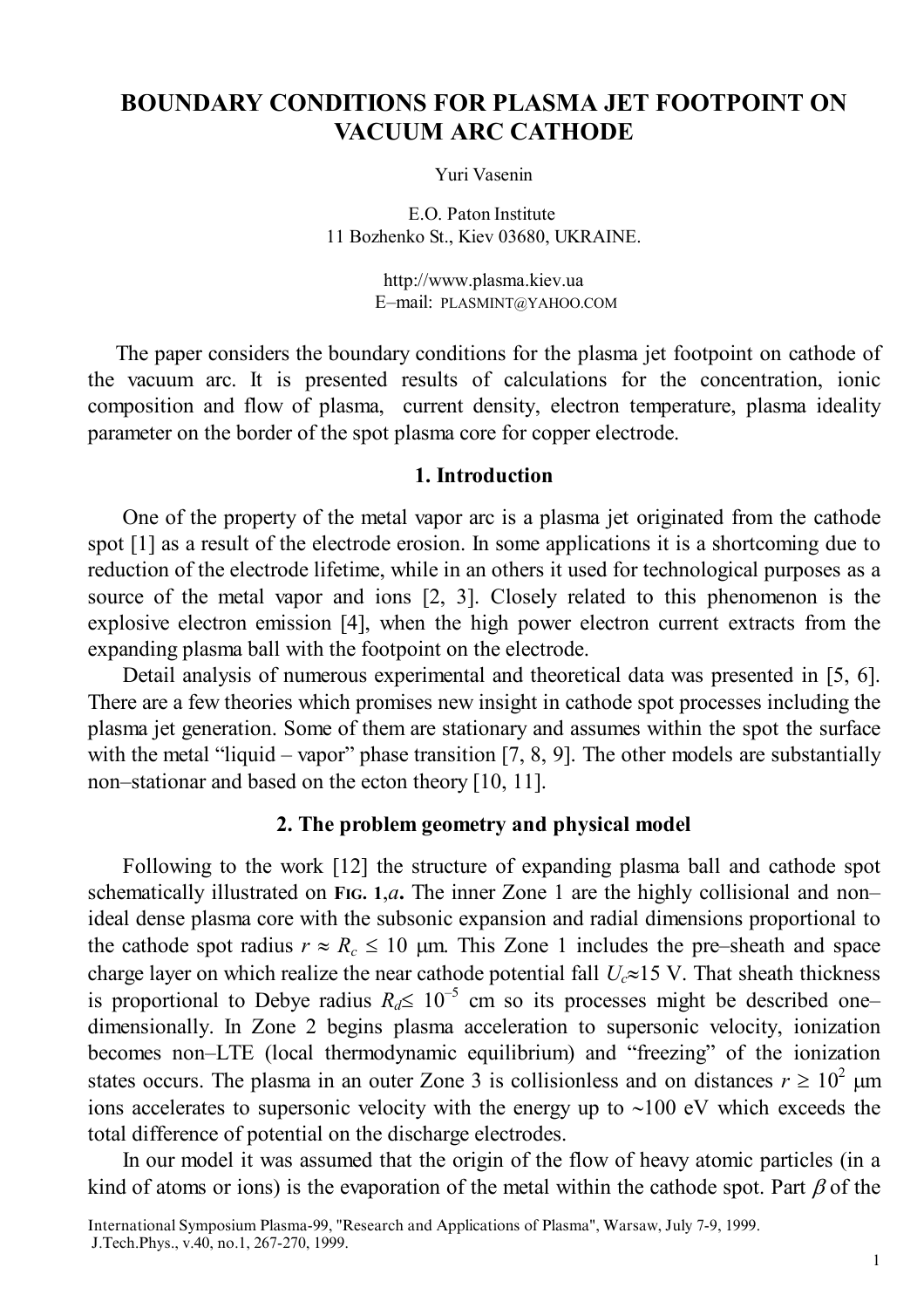vapor flow *Iv*0 returns to cathode after ionization into the pre–sheath of the dense plasma. Formation of the positive space charge layer near the surface leads to increasing the electric field on the surface followed by increasing the electron emission current. Accelerated in cathodic potential fall emitted electrons provides energy for (i) ionization of evaporated atoms and (ii) formation of the charged particles flows. The physical model for the set of coupled processes presented in more details in [13]. The self–consistent description of the near cathode plasma sheath was carried out on the basis of the system of balance equations with the final dependence of all calculated parameters on pair  $(T_c, U_c)$  – the local values of the cathode surface temperature  $T_c$  and cathode fall  $U_c$ .



FIG. 1. Schematic illustration of the assumed structure of the cathodic plasma ball (*a*) and plasma ideality parameter Γ=*e* 2 /*kTeRd* for dense plasma core (Zone 1) in dependence on local surface temperature *Tc* and cathode potential fall  $U_c$  (*b*). Zone 1 – dense plasma core with the moderate non–ideality and subsonic hydrodynamic flow of the heavy particles, 2 – transition to supersonic velocities and ions charge states "freezing" occurs, 3 – zone of the ions final acceleration in collisionless expansion.

The influence on ionization of the non–ideality of the near cathode plasma [14, 15] was taken into account. Presented on Fig.1,*b* plasma parameter approves used approaches.The times of attainments of the ionization equilibrium [16] in plasma core of the cathode spot for the electron temperature  $T_e \geq 2.5$  eV, current density  $J_c \geq 10^5$  A/cm<sup>2</sup> and concentration of heavy particles  $N_p \approx N_i \ge 10^{17}$  cm<sup>-3</sup> are much smaller compare to times of the heat transition process in cathode bulk. So dependence on time *t* realizes in cathode processes as dependence on  $(T_c(t), U_c(t))$ 

### **3. Results and discussion**

The calculated parameters on the cathodic side of the dense plasma core (Zone 1) are presented in Table 1 for copper cathode. That is the current density  $J_c$ , electron temperature *T<sub>e</sub>*, ion concentration *N<sub>i</sub>*, plasma parameter  $\Gamma = e^2/kT_eR_d$  and flow  $I_v = I_{v0} \cdot (1-\beta) = \langle N_i v_i \rangle$ , ion mean charge  $\langle Z_i \rangle = \sum z f_z / \sum f_z$ , and ionic composition  $f_z$  of the plasma.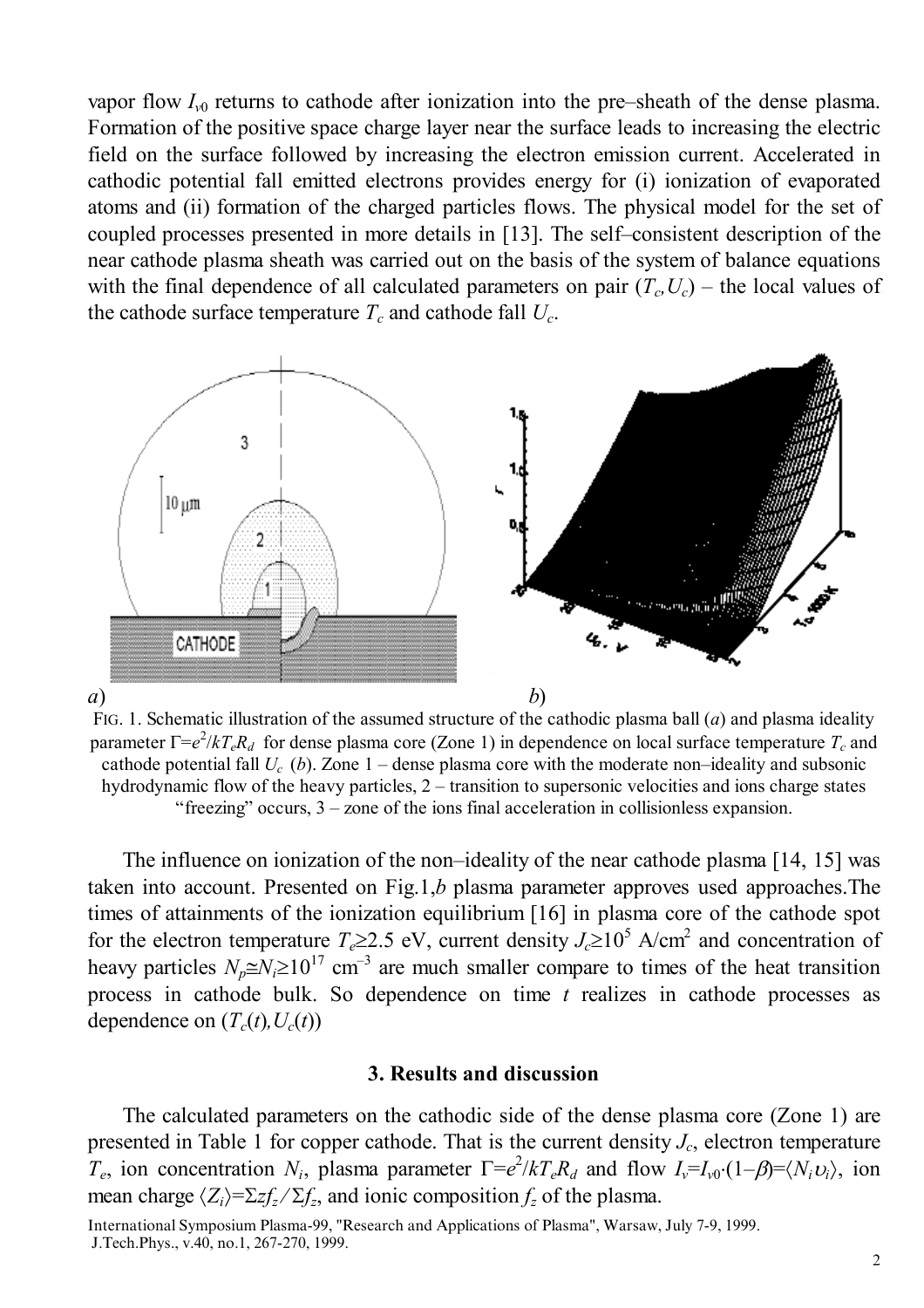Presented parameters differs by dependence on the surface temperature and the near cathode fall. For example, the spot current density are dependent on the  $T_c$ , and practically independent from the  $U_c$ , at least for  $U_c \ge 15$  V. Such dependence are character also for the ion concentration and flow. The plasma parameter decrease, and mean charge increase with increasing  $U_c$  or decreasing of  $T_c$ .

| $U_c$ | $T_c$ | $J_c$               | $T_e$ | $N_i$                 | $\Gamma$ | $I_{\nu}$            | $\langle Z_i \rangle$ | Ion fraction $f_z$ (%) |       |             |          |
|-------|-------|---------------------|-------|-----------------------|----------|----------------------|-----------------------|------------------------|-------|-------------|----------|
| V     | K     | A/cm <sup>2</sup>   | eV    | $\rm cm^{-3}$         |          | $cm^{-2}s^{-1}$      |                       | $+1$                   | $+2$  | $+3$        | $+4$     |
| 25    | 5000  | $1.3\times10^{8}$   | 5.26  | $2.08\times10^{20}$   | 0.36     | $2.8 \times 10^{24}$ | 2.36                  | 1.67                   | 61.89 | 34.79 1.66  |          |
|       | 4000  | $2.6 \times 10^{7}$ | 5.01  | $3.85 \times 10^{19}$ | 0.17     | $3.9\times10^{23}$   | 2.56                  | 0.46                   | 45.99 | 50.37 3.19  |          |
|       | 3000  | $1.2\times10^{6}$   | 4.65  | $2.19\times10^{18}$   | 0.05     | $1.3\times10^{22}$   | 3.03                  | 0.02                   | 12.52 | 72.26 15.20 |          |
| 20    | 5000  | $1.3\times10^{8}$   | 4.31  | $1.99\times10^{20}$   | 0.44     | $3.6\times10^{24}$   | 2.06                  | 5.11                   | 83.67 | 11.17 0.05  |          |
|       | 4000  | $2.8 \times 10^{7}$ | 4.09  | $3.58\times10^{19}$   | 0.21     | $5.1 \times 10^{23}$ | 2.16                  | 1.97                   | 80.37 | 17.57 0.09  |          |
|       | 3000  | $1.3\times10^{6}$   | 3.79  | $1.96\times10^{18}$   | 0.06     | $1.8\times10^{22}$   | 2.50                  | 0.17                   | 49.89 | 49.32 0.62  |          |
| 15    | 5000  | $1.3\times10^{8}$   | 3.25  | $1.95\times10^{20}$   | 0.62     | $4.7\times10^{24}$   | 1.80                  | 20.94                  | 78.26 | 0.80        | $\Omega$ |
|       | 4000  | $3.0\times10^{7}$   | 3.01  | $3.54\times10^{19}$   | 0.30     | $6.9\times10^{23}$   | 1.87                  | 13.94                  | 85.34 | 0.72        | $\theta$ |
|       | 3000  | $1.4 \times 10^{6}$ | 2.79  | $1.82\times10^{18}$   | 0.08     | $2.6 \times 10^{22}$ | 2.00                  | 2.54                   | 94.92 | 2.55        | $\theta$ |

**Table 1. Parameters of dense plasma core on the cathodic side.**

The other parameters might be derived from the data presented in Table 1. That is a pressure  $P_c \approx \langle Z_i \rangle N_i T_e \approx 20 - 7 \times 10^3$  bar, specific erosion  $G_m \approx m_a I_v / J_c \approx (2 \div 7) \times 10^{-6}$  g/(A⋅s). It is interesting to note, that such a small specific erosion (for copper) is enough to close material sub–cycling on the active surface of the spot.

It seems quite reasonable to suppose some kind of "plateau" for parameter values within the Zone 1 when the temperature  $T_c$  and potential fall  $U_c$  hasn't pronounced gradients over the spot surface and its geometry remains the semi–spherical.

#### **4. Summary**

Boundary conditions for the plasma jet footpoint on cathode has a wide intervals of change in dependence on the surface temperature and cathode potential fall. That is the possible origin of the scattered distribution of the experimental data.

### **Acknowledgments**

The author is indebted and gratefully acknowledges to Professor B. Jüttner for valuable help and support of the work.

This work was supported by the German Ministry of Sciences BMBF, grant 13N6616.